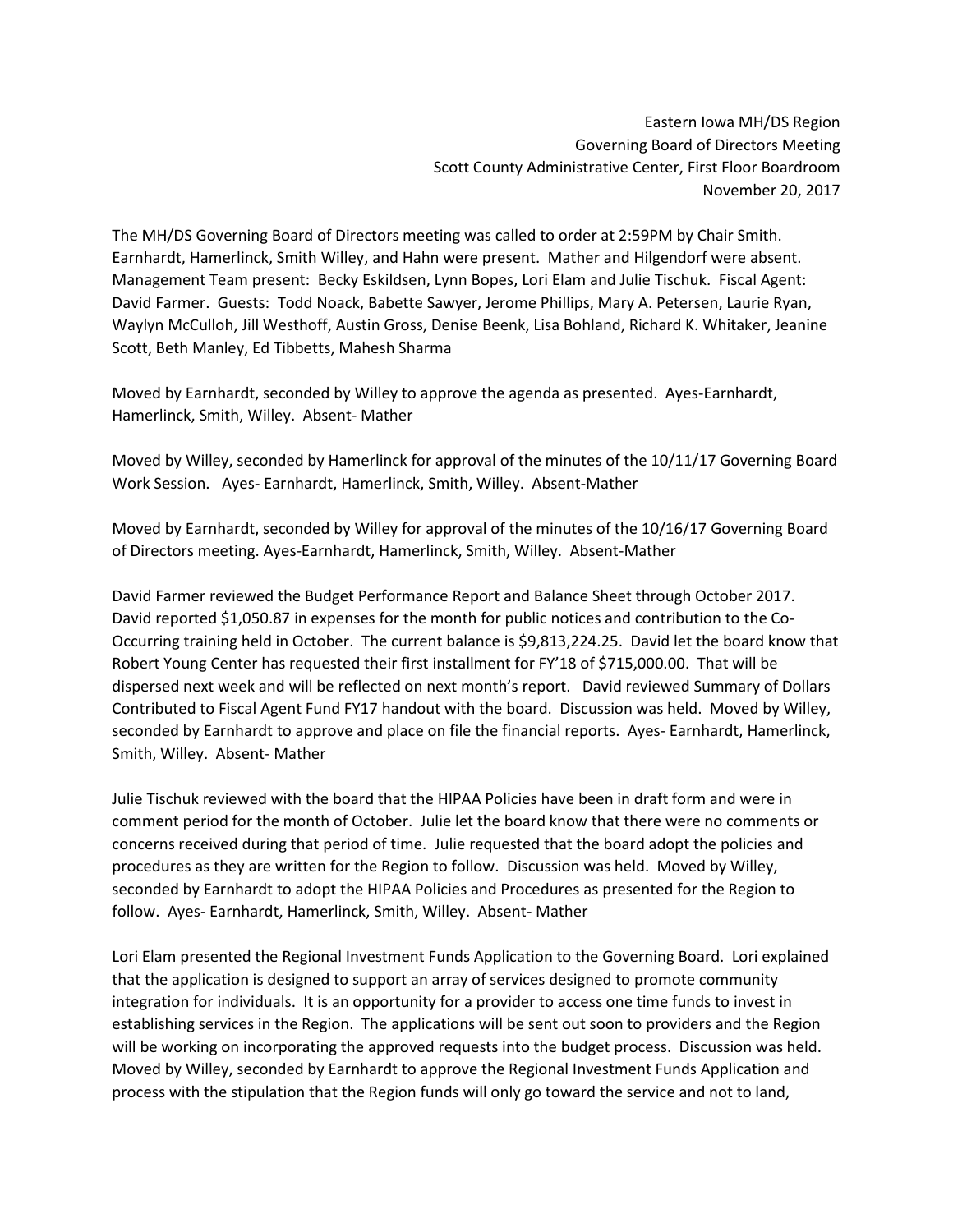equipment, or other capital purchases. Ayes- Earnhardt, Smith, Willey. Nays- Hamerlinck. Absent-Mather

Lori Elam presented The Eastern Iowa Mental Health and Disability Services Region Contract FY2017 that outlines the services provided by Robert Young Center to renew for the next year. Discussion was held. Moved by Earnhardt, seconded by Willey to approve the Eastern Iowa Mental Health and Disability Services Region Contract FY17. Ayes- Earnhardt, Hamerlinck, Smith, Willey. Absent- Mather

Mary A. Petersen, from Robert Young Center, updated the board on the metrics and crisis services. Mary pointed out to the Governing Board that Year One is all on line. Mary moved to Year 2 and discussed what is taking place: The ACQ's are starting to be hired and an offer is being made in Scott County tomorrow, Co-Occurring staff are being hired and there are candidates in Scott County and Muscatine County, CIT training has taken place and a  $2^{nd}$  training is scheduled for the week of 12/11/17 with a  $3^{rd}$  training to follow the week of  $1/16/18$ , Advisory Groups are taking place regularly in Scott County with the others to be online soon, Robert Young Center is in the process of negotiating a contract for Prescribing Bridge Appointments and hopes to have more news on that soon, an RFI has gone out for Peer Support services and are waiting for those to come back, the Pilot Project between the Region and Illinois will start in 42 days and training will be taking place in Rock Island and the Region on how this will work, mailers are ready to go out regarding the crisis line and crisis mobile services and will be mailed to rural areas of Jackson and Cedar County, and the last area that Mary touched on was a Resource Guide is being developed that will have all of the crisis services listed and can be an excellent guide on what is offered in the Region. Jill Westhoff reported on the financials for the month of October and noted that a full time ACQ was added into the Salaries and Benefits line. Jerome Phillips, from Genesis Health Systems, spoke with the board regarding the crisis services being utilized in their EDs. Jerome presented the Genesis Behavioral Health External Referral Report dated October 2017 to the Governing Board. Areas of Discussion were the number of referrals for days and evenings and how many were admitted, did not meet criteria, and other placements found for people in need of services. Discussion was held.

Lori Elam presented to the Governing Board the Third Amendment to Regional Mental Health Crisis Services Agreement that will extend the renewal date of the Robert Young Center Crisis Services Contract to June 30, 2018 to align with the Region's fiscal year. Discussion was held. Moved by Earnhardt, seconded by Willey to approve the extension of the renewal date of the Robert Young Center Crisis Services Contract. Ayes- Earnhardt, Hamerlinck, Smith, Willey. Absent- Mather

Lori Elam gave an update on the ICAP Statement of Action regarding by-laws for the Region. Lori let the board know that she sent the Statement of Action Taken Form back to ICAP letting them know that the Governing Board members have begun work on creating the by-laws and will bring a draft copy before the Governing Board for approval. Lori also let the board know that once that is approved and all five county boards of supervisors have approved the by-laws, a copy will be sent to ICAP to place on file. Discussion was held.